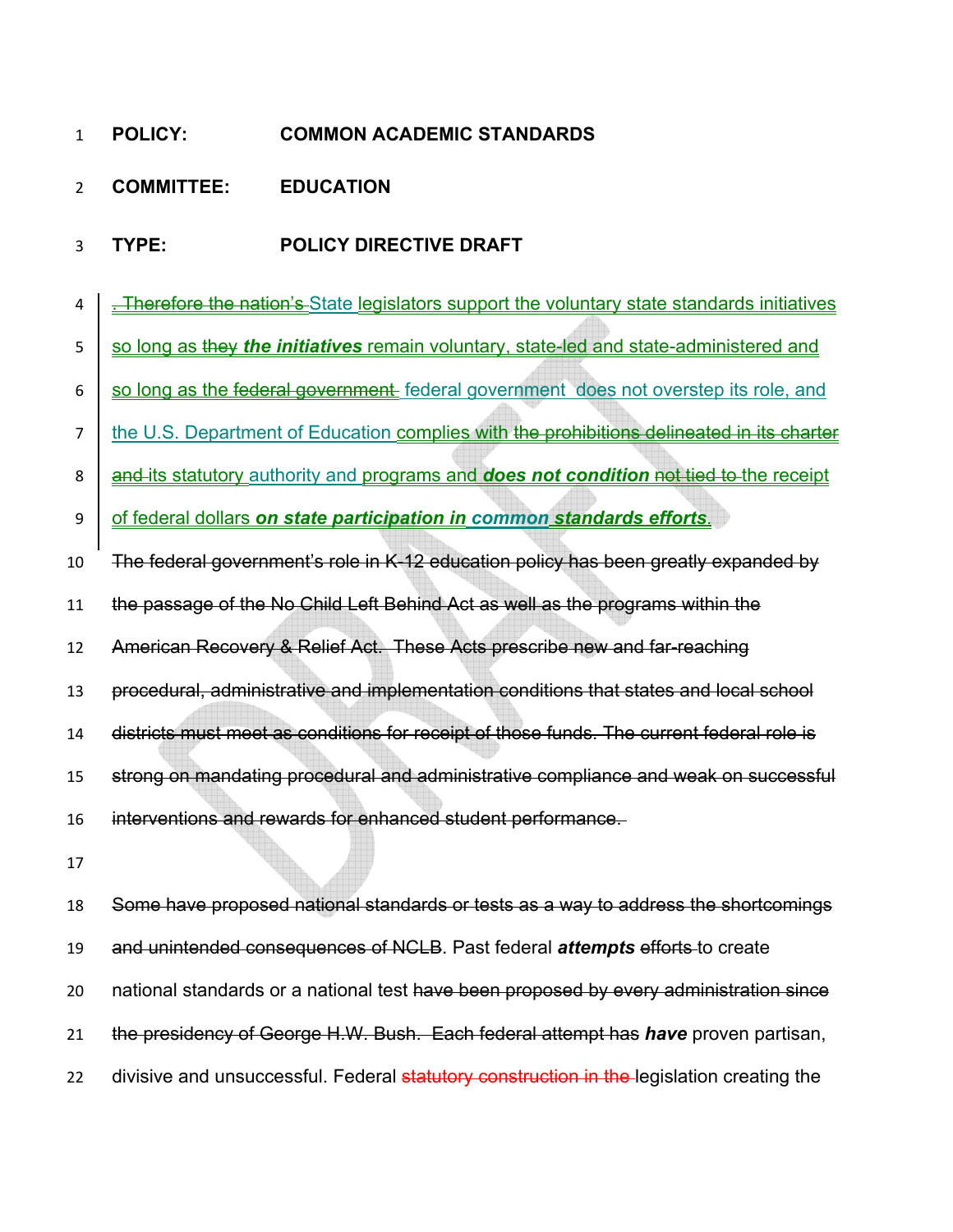U.S. Department of Education prohibits direct federal involvement in a national test. Similar language in NCLB prohibits federal involvement in standards, assessments and curricula. These protections against federal involvement in state issues should be adhered to and continued. It is the position of the National Conference of State Legislatures that there is no legitimate or constructive role for federal involvement in national academic standards or a unified national test.

*The nation's sState legislators support the need to improve elementary and secondary education so that all students have access to a challenging and rewarding public education. Students in our schools* States need rigorous state standards that are anchored in real world demands students will face after high school, that are aligned to K-12 curriculum, assessments, high school graduation requirements, college placement standards and other related policy tools and practices. This can be most readily accomplished through individual state refinement of standards or the voluntary participation of states in joint efforts like the Common Core Initiative led by the National Governors Association and the Council of Chief State School Officers. The Common Core and other consortiums have worked diligently to develop a set of standards in Math and English that will enhance the standards set by many states,*.* but at the same time could be a step backward for some states. *It is critical that such standards not represent a step backward for some states.* 

The nation's legislators support the need to improve elementary and secondary education so that all students have access to a challenging and rewarding public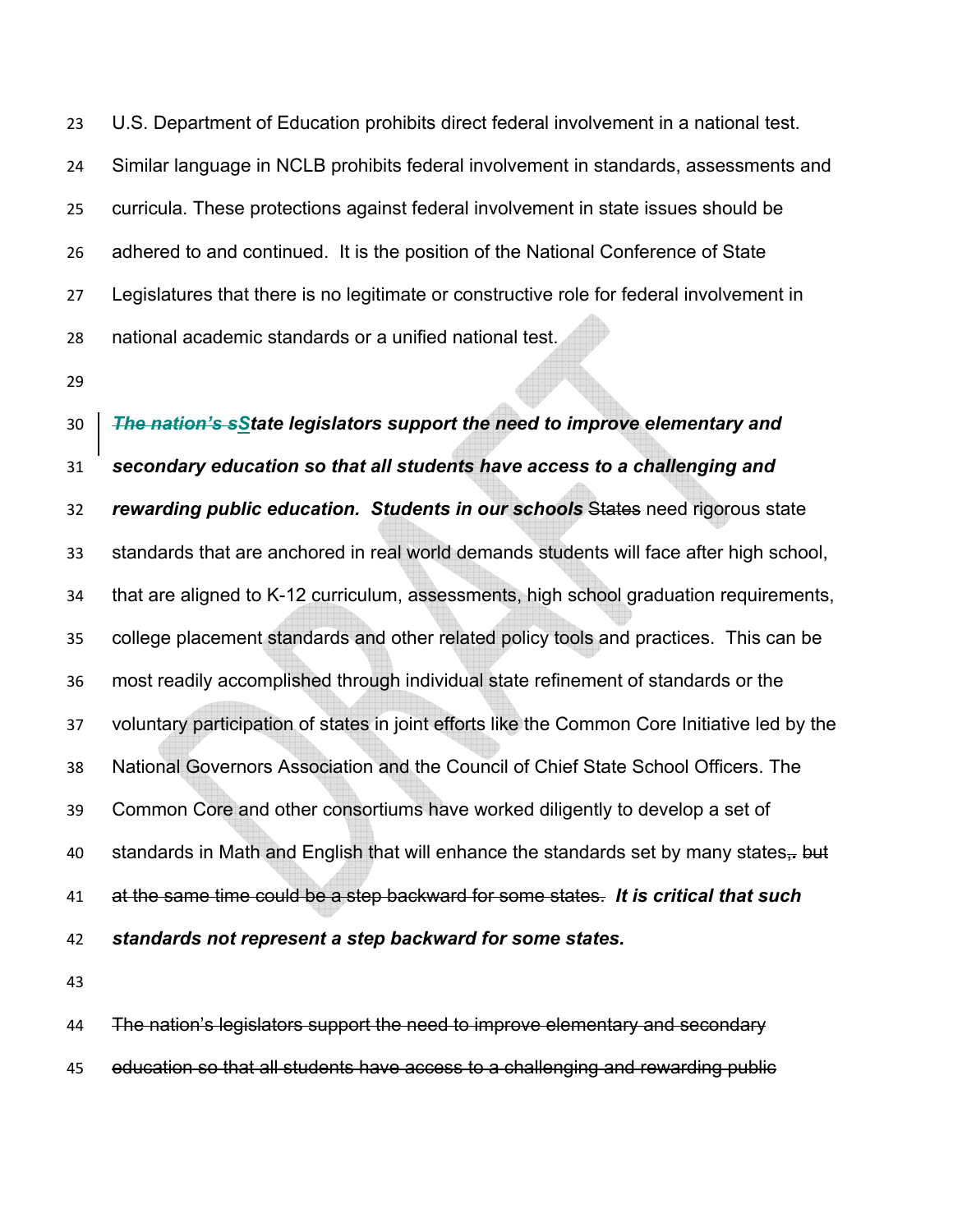education. Challenging, common academic standards may be an element in a

successful reform plan but in and of themselves have little significance and no impact

48 on student performance according to Russ Whitehurst, formerly Director of the Institute

49 for Education Sciences at the U.S. Department of Education.

51 Legislators applaud the efforts and results thus far of these state-led consortia. At the same time we find it troubling that the professed intention of the leaders of this effort is 53 to advance its focus from standards to assessments, to common curriculum, textbooks 54 and teacher preparation programs ---the admitted next logical steps for the effort. *However,* Federal actions have contributed to our concerns that this effort may have as its ultimate goal *result* a nationalized K-12 system that will not remain voluntary and may have already been compromised by actions of both the state-led consortia and the federal government. 

Specifically:

The federal government required a state commitment to adopt the common standards as an eligibility criterion for federal Race to the Top funds even before the common standards were fully developed, released or endorsed.

The federal government has committed \$350 million to develop the common

assessments that match up to the common standards*, and the Common Core* 

*Initiative has acknowledged the need for on-going public support for its activities.*